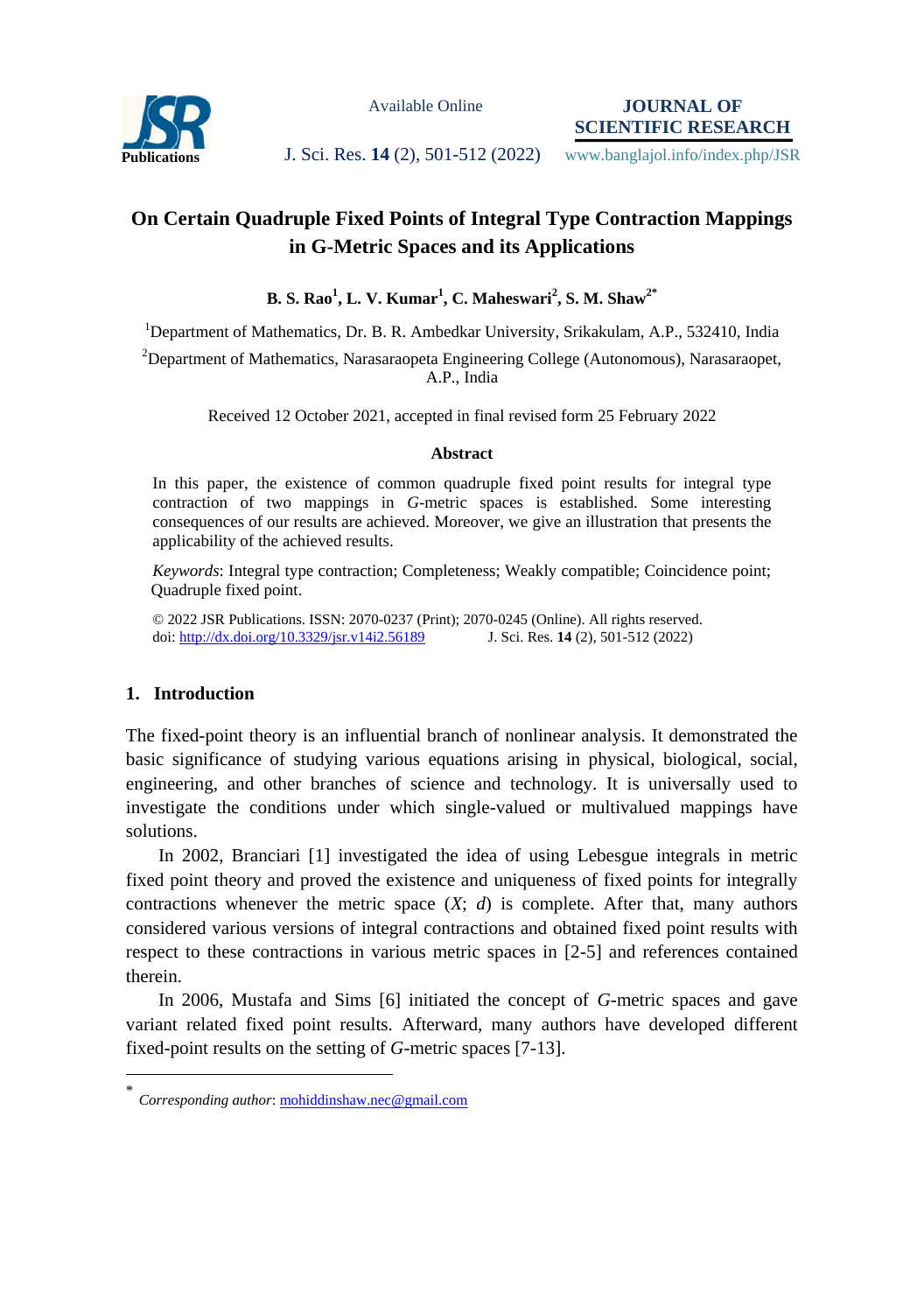Very recently, Karapinar [14] used quadruple fixed points and proved some quadruple fixed results in partially ordered metric spaces. Subsequently, many investigators [15-22] developed quadruple fixed theorems in various metric spaces.

 This manuscript aims to provide some common quadruple fixed point results in *G*metric spaces by using integral type contraction. Also, we give examples of applications to Homotopy theory and integral equations.

First, let's review the important concepts of *G*-metric spaces.

## **Preliminaries from existing literature**

- A mapping  $G: \mathcal{P}^3 \to [0, \infty)$  satisfying the following properties is called *G*-metric on  $\mathcal{P}$ :
	- (i)  $G(p_1, p_2, p_3) = 0$  if p
	- (ii)  $0 < G(p_1, p_1, p_2) = 0$  for any  $p_1, p_2 \in \mathcal{P}$  with p
	- (iii) If  $G(p_1, p_1, p_2) = G(p_1, p_2, p_3)$  for all  $p_1, p_2, p_3 \in \mathcal{P}$  with
	- (iv)  $G(p_1, p_2, p_3) = G(P[p_1, p_2, p_3])$ , where *P* is a permutation of  $p_1$ ,  $p_2$ ,  $p_3$  (symmetry)
	- (v)  $G(p_1, p_2, p_3) \le G(p_1, x, x) + G(x, p_2, p_3)$  for all  $p_1, p_2, p_3, x \in \mathcal{P}$  (rectangle inequality).

If  $G(p_1, p_1, p_2) = G(p_2, p_1, p_1)$  for all  $p_1, p_2 \in \mathcal{P}$ , then the *G*-metric is symmetric. If *G* is a G-metric on P, then  $(P, G)$  is called G-metric space. Sequence  $\{p_n\}$  in  $(P, G)$  is a G-Cauchy sequence if for each  $\epsilon > 0$  there is an integer  $n_0 \in \mathbb{Z}^+$  such that for all  $n_0, G(p_n, p_m, p_l) < \epsilon$  and it is G-convergent to a point  $p \in \mathcal{P}$  if, for each  $\epsilon > 0$ , there is an integer  $n_0 \in \mathbb{Z}^+$  such that for all  $n, m \geq n_0$ ,  $G(p_n, p_m, p) < \epsilon$ . (P, G) is G-complete if every G-Cauchy sequence in P is G-convergent in P. Let  $F: \mathcal{P}^4 \to \mathcal{P}$ . A point  $(p_1, p_2, p_3, p_4)$  is a quadruple fixed point of F if  $F(p_1, p_2, p_3, p_4) = p_1, F(p_2, p_3, p_4, p_1)$  $p_2 F(p_3, p_4, p_1, p_2) = p_3$  and  $F(p_4, p_1, p_2, p_3) = p_4$  for  $p_1, p_2, p_3, p_4 \in \mathcal{P}$ . Let be a mapping. A point  $(p_1, p_2, p_3, p_4)$  is the quadruple coincident point of Fand f if  $F(p_1, p_2, p_3, p_4) = fp_1$ ,  $F(p_2, p_3, p_4, p_1) = fp_2$ ,  $F(p_3, p_4, p_1, p_2) = fp_3$  and  $F(p_4, p_1, p_2, p_3) = fp_4$ . It is a quadruple common point of F and f if  $F(p_1, p_2, p_3, p_4) =$  $fp_1 = p_1$ ,  $F(p_2, p_3, p_4, p_1) = fp_2 = p_2$ ,  $F(p_3, p_4, p_1, p_2, ) = fp_3 =$  and  $F(p_4, p_1, p_2, p_3) =$  $fp_4 = p_4$  A pair  $(F, f)$  is weakly compatible if  $f(F(p_1, p_2, p_3, p_4) = F(fp_1, fp_2, fp_3, fp_4)$  for any quadruple coincident point  $(p_1, p_2, p_3, p_4)$  for all  $p_1, p_2, p_3, p_4 \in \mathcal{P}$ .

#### **2. Main Results**

Let  $\phi$ ,  $\psi$ :  $[0, \infty) \rightarrow [0, \infty)$  be two functions with the following properties:

(i)  $\phi$  is non increasing on  $[0, \infty)$ , Lebesgue integrable, continuous, and for any  $t >$ 0,  $\int_0^t \phi(s) ds > 0$ .

(ii)  $\psi$  is non decreasing on  $[0, \infty)$ ,  $\psi(s) \leq s$  for all  $s > 0$ , additive function and  $\sum_{i=0}^{\infty} 2^i \psi^{i+2}(s) < \infty$  for all  $s > 0$ .

**Theorem 2.1.** Let  $(P, G)$  be a G-metric space. Let  $T: \mathcal{P}^4 \to \mathcal{P}$  and  $f: \mathcal{P} \to \mathcal{P}$  be two mappings satisfying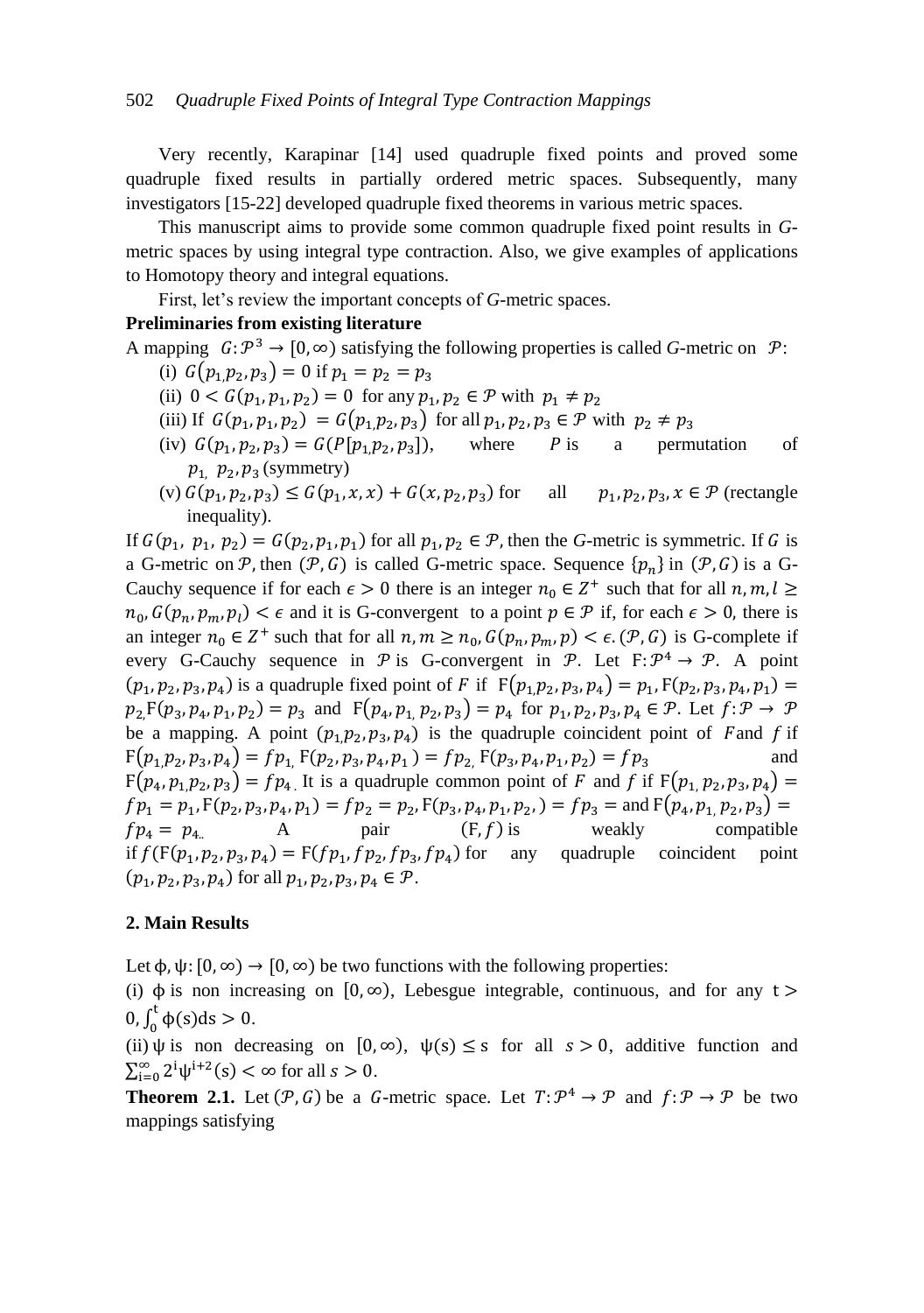$$
\int_0^{G(T(p_{1,P_2,P_3,P_4}),T(p_{5,P_6,P_7,P_8}),T(p_{9,P_{10},P_{11},P_{12}}))}\phi(s)ds
$$

$$
\leq \frac{\psi}{2} \left( \int_0^{G(f p_1, f p_5, f p_9) + G(f p_2, f p_6, f p_{10}) + G(f p_3, f p_7, f p_{11}) + G(f p_4, f p_8, f p_{12})} \phi(s) ds \right) \tag{2.1}
$$

For all  $p_1, p_2, p_3, p_4, p_5, p_6, p_7, p_8, p_9, p_{10}, p_{11}, p_{12} \in \mathcal{P}$  and (a)  $T(\mathcal{P}^4) \subseteq f(\mathcal{P})$  and  $f(\mathcal{P})$  is compatible.

(b)  $(T, f)$  is weakly compatible. Then there exists a unique common quadruple fixed point of  $T$  and  $f$  in  $\mathcal{P}$ .

**Proof.** For any random  $p_1, p_2, p_3, p_4 \in \mathcal{P}$  construct the sequences  $\{p_{1n}\}, \{p_{2n}\}, \{p_{3n}\}, \{p_{4n}\}, \{q_{1n}\}, \{q_{2n}\}, \{q_{3n}\}, \{q_{4n}\} \text{ in } \mathcal{P} \text{ as } T(p_{1n}, p_{2n}, p_{3n}, p_{4n}) =$  $f p_{1_{n+1}} = q_{1_n}, T(p_{2_n}, p_{3_n}, p_{4_n}, p_{1_n}) =$  $T(p_{3n}, p_{4n}, p_{1n}, p_{2n}) = fp_{3n+1} = q_{3n}$  and  $T(p_{4n}, p_{1n}, p_{2n}, p_{3n}) = fp_{4n+1} = q_{4n}$ where  $n = 0, 1, 2, ...$ 

Then from (2.1), we get that

$$
\int_{0}^{G(q_{1n}, q_{1n+1}, q_{1n+1})} \Phi(s)
$$
\n
$$
= \int_{0}^{G(T(p_{1n}, p_{2n}, p_{3n}, p_{4n}), T(p_{1n+1}, p_{2n+1}, p_{3n+1}, p_{4n+1}), T(p_{1n+1}, p_{2n+1}, p_{3n+1}, p_{4n+1}))} \Phi(s)ds
$$
\n
$$
\leq \frac{\psi}{2} \Big(\int_{0}^{G(fp_{1n}, fp_{1n+1}, fp_{1n+1}) + G(fp_{2n}, fp_{2n+1}, fp_{2n+1}) + G(fp_{3n}, fp_{3n+1}, fp_{3n+1}) + G(fp_{4n}, fp_{4n+1}, fp_{4n+1})} \Phi(s)ds\Big)
$$
\n
$$
\leq \frac{\psi}{2} \Big(\int_{0}^{G(q_{1n-1}, q_{1n}, q_{1n}) + G(q_{2n-1}, q_{2n}, q_{2n}) + G(q_{3n-1}, q_{3n}, q_{3n}) + G(q_{4n-1}, q_{4n}, q_{4n})} \Phi(s)ds\Big) (2.2)
$$
\nSimilarly, it can be proved.

Similarly, it can be proved

$$
\int_{0}^{G(q_{2n}, q_{2n+1}, q_{2n+1})} \phi(s)ds
$$
\n
$$
\leq \frac{\psi}{2} \Big( \int_{0}^{G(q_{1n-1}, q_{1n}, q_{1n}) + G(q_{2n-1}, q_{2n}, q_{2n}) + G(q_{3n-1}, q_{3n}, q_{3n}) + G(q_{4n-1}, q_{4n}, q_{4n})} \phi(s)ds \Big) (2.3)
$$
\n
$$
\int_{0}^{G(q_{3n}, q_{3n+1}, q_{3n+1})} \phi(s)ds
$$
\n
$$
\leq \frac{\psi}{2} \Big( \int_{0}^{G(q_{1n-1}, q_{1n}, q_{1n}) + G(q_{2n-1}, q_{2n}, q_{2n}) + G(q_{3n-1}, q_{3n}, q_{3n}) + G(q_{4n-1}, q_{4n}, q_{4n})} \phi(s)ds \Big) (2.4)
$$
\n
$$
\int_{0}^{G(q_{4n}, q_{4n+1}, q_{4n+1})} \phi(s)ds
$$
\n
$$
\leq \frac{\psi}{2} \Big( \int_{0}^{G(q_{1n-1}, q_{1n}, q_{1n}) + G(q_{2n-1}, q_{2n}, q_{2n}) + G(q_{3n-1}, q_{3n}, q_{3n}) + G(q_{4n-1}, q_{4n}, q_{4n})} \phi(s)ds \Big) (2.5)
$$

For all  $n \geq 0$ . Since  $\phi$  is non increasing,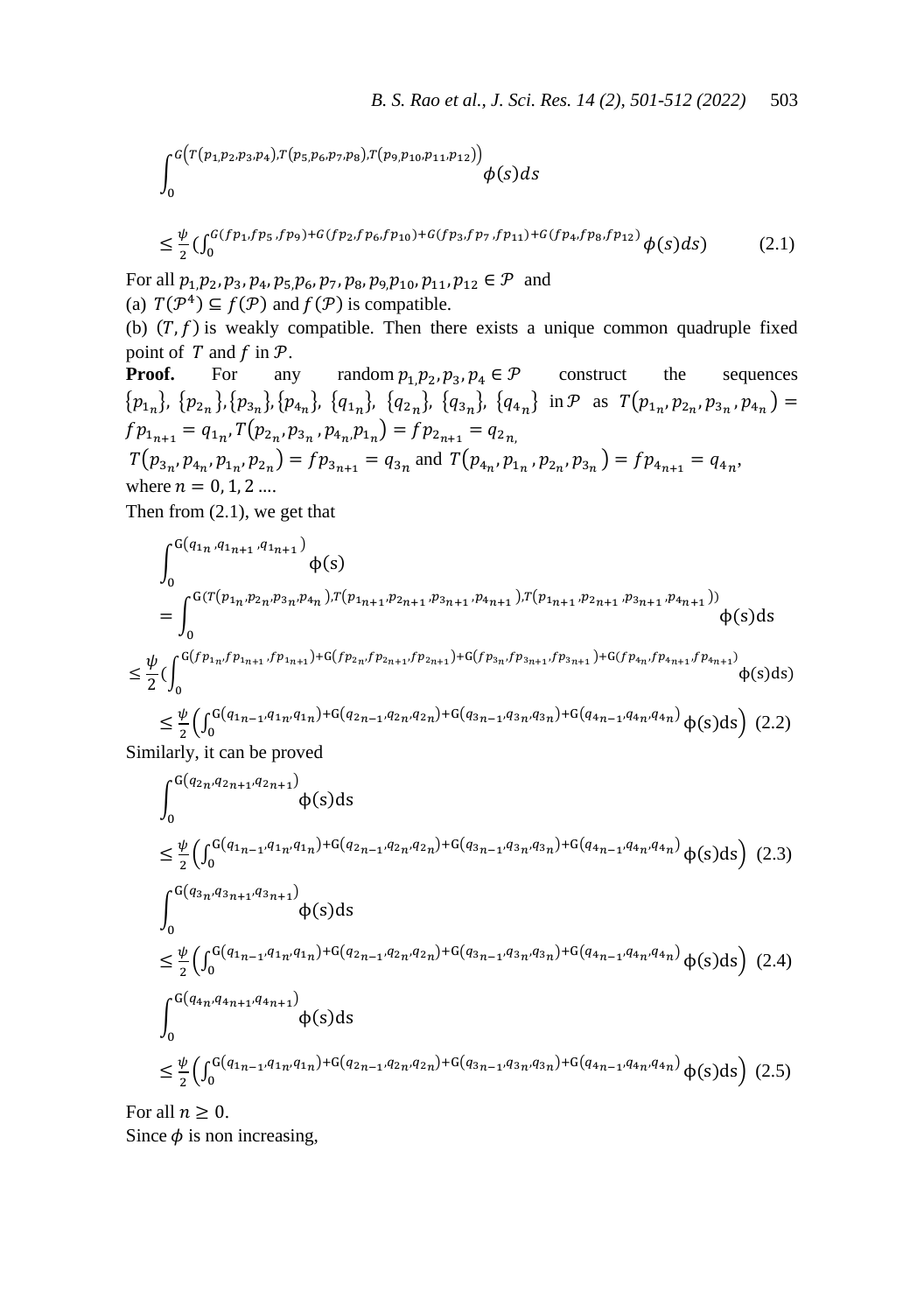$$
\int_0^{p_1+p_2+p_3+p_4} \phi(s)ds \le \int_0^{p_1} \phi(s)ds + \int_0^{p_2} \phi(s)ds + \int_0^{p_3} \phi(s)ds + \int_0^{p_4} \phi(s)ds \tag{2.6}
$$

for all  $p_1, p_2, p_3, p_4 \ge 0$ . Since  $\phi$  is non increasing,

Since  $\psi$  is linear and non-decreasing and from (2.2) -(2.6),

$$
\int_{0}^{G(q_{1n}q_{1n+1},q_{1n+1})}\n\phi(s)ds
$$
\n
$$
= \int_{0}^{G(T(p_{1n},p_{2n},p_{3n},p_{4n}),T(p_{1n+1},p_{2n+1},p_{3n+1},p_{4n+1}),T(p_{1n+1},p_{2n+1},p_{3n+1},p_{4n+1}))}\n\phi(s)ds
$$
\n
$$
\leq \frac{\psi}{2} \Biggl(\int_{0}^{G(p_{1n},fp_{1n+1},fp_{1n+1})+G(p_{2n},fp_{2n+1},fp_{2n+1})+G(p_{3n},fp_{3n+1},fp_{3n+1})+G(p_{4n},fp_{4n+1},fp_{4n+1})}\n\phi(s)ds\Biggr)
$$
\n
$$
\leq
$$
\n
$$
\frac{\psi}{2} \Biggl(\int_{0}^{G(q_{1n-1},q_{1n},q_{1n})}\n\phi(s)ds\Biggr)+\frac{\psi}{2} \Biggl(\int_{0}^{G(q_{2n-1},q_{2n},q_{2n})}\n\phi(s)ds\Biggr)+\n\frac{\psi}{2} \Biggl(\int_{0}^{G(q_{3n-1},q_{3n},q_{3n})}\n\phi(s)ds\Biggr)+\frac{\psi}{2} \Biggl(\int_{0}^{G(q_{4n-1},q_{4n},q_{4n})}\n\phi(s)ds\Biggr)
$$
\n
$$
\leq \psi^{2} \Biggl(\int_{0}^{G(q_{1n-2},q_{1n-1},q_{1n-1})+G(q_{2n-2},q_{2n-1},q_{2n-1})+G(q_{3n-2},q_{3n-1},q_{3n-1})+G(q_{4n-2},q_{4n-1},q_{4n-1})}\n\phi(s)ds\Biggr)
$$
\n
$$
\leq 2^{n}\psi^{n+2} \Biggl(\int_{0}^{G(q_{10},q_{11},q_{11})+G(q_{20},q_{21},q_{21})+G(q_{30},q_{31},q_{31})+G(q_{40},q_{41},q_{41})}\n\phi(s)ds\Biggr)
$$
\n(2.7)

In a similar process,

$$
\int_{0}^{G(q_{2n}, q_{2n+1}, q_{2n+1})} \phi(s) ds
$$
\n
$$
\leq 2^{n} \psi^{n+2} \left( \int_{0}^{G(q_{20}, q_{21}, q_{21}) + G(q_{30}, q_{31}, q_{31}) + G(q_{40}, q_{41}, q_{41}) + G(q_{10}, q_{11}, q_{11})} \phi(s) ds \right)
$$
\n(2.8)

$$
\int_{0}^{G(q_{3n}, q_{3n+1}, q_{3n+1})} \phi(s)ds
$$
  
< 2<sup>n</sup>1<sup>h+2</sup> (f<sup>G(q\_{30}, q\_{31}, q\_{31})+G(q\_{40}, q\_{41}, q\_{41})+G(q\_{10}, q\_{11}, q\_{11})+G(q\_{20}, q\_{21}, q\_{21})+G(s)ds) (29)</sup>

$$
\leq 2^{n} \psi^{n+2} \left( \int_{0}^{G(q_{3_{0}}q_{3_{1}}q_{3_{1}}) + G(q_{4_{0}}q_{4_{1}}q_{4_{1}}) + G(q_{1_{0}}q_{1_{1}}q_{1_{1}}) + G(q_{2_{0}}q_{2_{1}}q_{2_{1}})} \phi(s) ds \right)
$$
\n
$$
\int_{0}^{G(q_{4_{n}}q_{4_{n+1}}q_{4_{n+1}})} \phi(s) ds
$$
\n
$$
\leq 2^{n} \psi^{n+2} \left( \int_{0}^{G(q_{4_{0}}q_{4_{1}}q_{4_{1}}) + G(q_{1_{0}}q_{1_{1}}q_{1_{1}}) + G(q_{2_{0}}q_{2_{1}}q_{2_{1}}) + G(q_{3_{0}}q_{3_{1}}q_{3_{1}})} \phi(s) ds \right)
$$
\n
$$
(2.10)
$$

Now, let  $m, n \in N$  such that  $m > n$ . Then

$$
\int_{0}^{G(q_{1n}, q_{1m}, q_{1m})} \phi(s)ds
$$
\n
$$
\leq \int_{0}^{G(q_{1n}, q_{1n+1}, q_{1n+1})} \phi(s)ds + \int_{0}^{G(q_{1n+1}, q_{1n+2}, q_{1n+2})} \phi(s)ds + \dots + \int_{0}^{G(q_{1m-1}, q_{1m}, q_{1m})} \phi(s)ds
$$
\nFrom (2.7)\n
$$
\int_{0}^{G(q_{1n}, q_{1m}, q_{1m})} \phi(s)ds
$$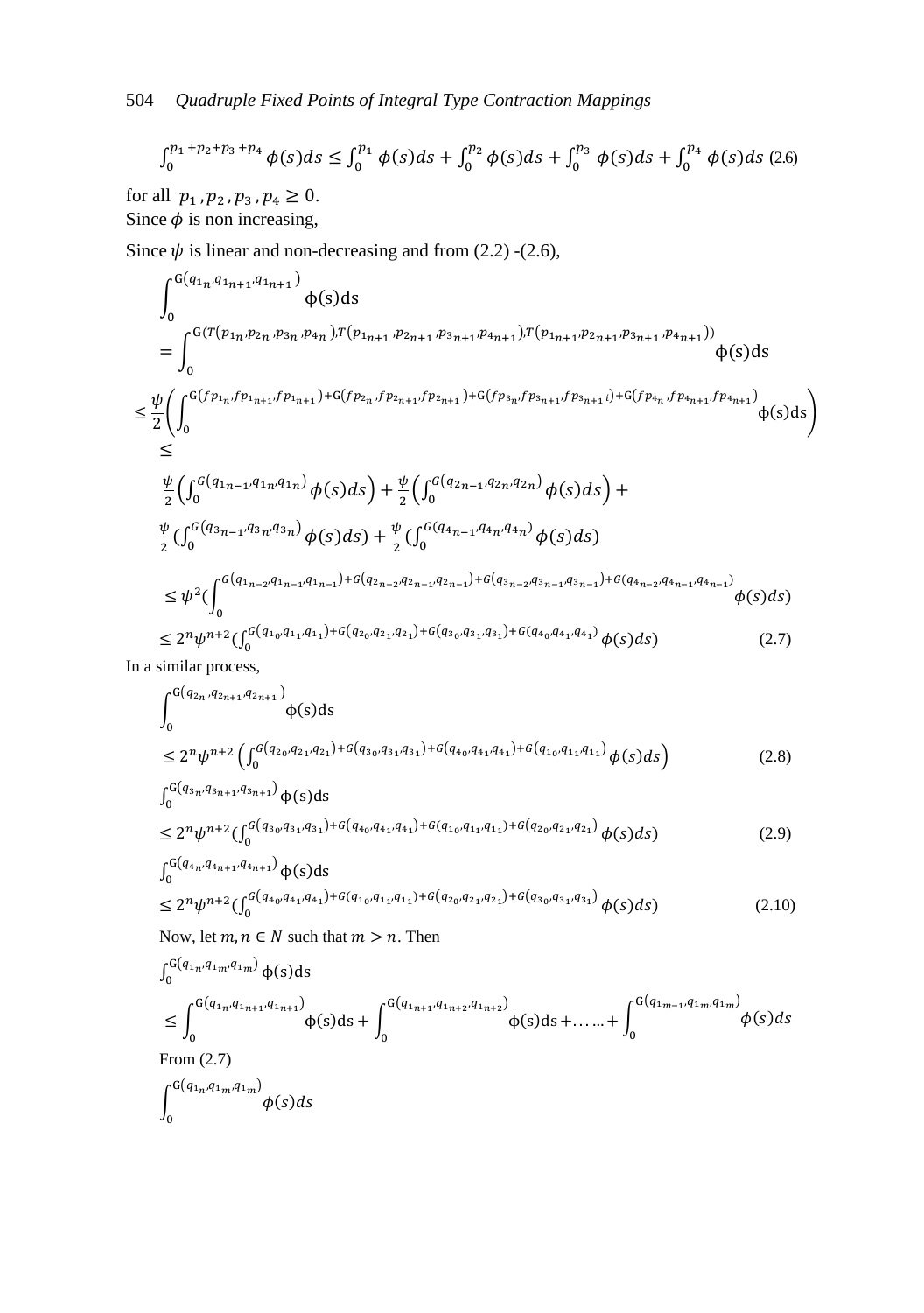$$
\leq \sum_{i=n}^{m-1} 2^i \psi^{i+2} \left( \int_0^{G\left(q_{1_0}, q_{1_1}, q_{1_1}\right) + G\left(q_{2_0}, q_{2_1}, q_{2_1}\right) + G\left(q_{3_0}, q_{3_1}, q_{3_1}\right) + G\left(q_{4_0}, q_{4_1}, q_{4_1}\right)} \phi(s) ds \right) \\ \leq \sum_{i=0}^{\infty} 2^i \psi^{i+2} \left( \int_0^{G\left(q_{1_0}, q_{1_1}, q_{1_1}\right) + G\left(q_{2_0}, q_{2_1}, q_{2_1}\right) + G\left(q_{3_0}, q_{3_1}, q_{3_1}\right) + G\left(q_{4_0}, q_{4_1}, q_{4_1}\right)} \phi(s) ds \right)
$$

Since  $\sum_{i=0}^{\infty} 2^i \psi^{i+2} < \infty$  for all  $s \in [0, \infty)$  implies that  $\lim_{n,m \to \infty} G(q_{1n}, q_{1m}, q_{1m}) = 0$  and the sequence  ${q_{1n}}$  is a Cauchy sequence in  $P$ .

Similarly, sequences  $\{q_{2n}\}, \{q_{3n}\}, \{q_{4n}\}\$  are Cauchy sequences in the *G*-metric space ( $\mathcal{P}, G$ ). Sequences  $\{q_{1n}\}, \{q_{2n}\}, \{q_{3n}\}, \{q_{4n}\}$  converges to  $q_1, q_2, q_3$  and  $q_4$  respectively in  $f(\mathcal{P})$ . When  $f(\mathcal{P})$  is a complete subspace of  $(\mathcal{P}, G)$ .

This shows that there exist  $p_1, p_2, p_3, p_4 \in f(\mathcal{P})$  such that

$$
\lim_{n \to \infty} q_{1n} = q_1 = f p_1, \lim_{n \to \infty} q_{2n} = q_2 = f p_2
$$
  
\n
$$
\lim_{n \to \infty} q_{3n} = q_3 = f p_3, \lim_{n \to \infty} q_{4n} = q_4 = f p_4
$$
\n(2.11)

From (2.1)

$$
\int_{0}^{G(T(p_{1},p_{2},p_{3},p_{4}),q_{1_{n+1}},q_{1_{n+1}})} \phi(s)ds
$$
\n
$$
= \int_{0}^{G(T(p_{1},p_{2},p_{3},p_{4}),T(p_{1_{n+1}},p_{2_{n+1}},p_{3_{n+1}},p_{4_{n+1}}),T(p_{1_{n+1}},p_{2_{n+1}},p_{3_{n+1}},p_{4_{n+1}}))} \phi(s)ds
$$

$$
\leq \frac{\psi}{2} \left( \int_{0}^{G(p_{1},p_{1_{n+1}},p_{1_{n+1}})+G(p_{2},p_{2_{n+1}},p_{2_{n+1}})+G(p_{3},p_{3_{n+1}},p_{3_{n+1}})+G(p_{4},p_{4_{n+1}},p_{4_{n+1}})}{\phi(s)ds} \right)
$$
\n
$$
\leq \frac{\psi}{2} \left( \int_{0}^{G(p_{1},q_{1_{n}},q_{1_{n}})+G(p_{2},q_{2_{n}},q_{2_{n}})+G(p_{3},q_{3_{n}},q_{3_{n}})+G(p_{4},q_{4_{n}},q_{4_{n}})}{\phi(s)ds} \right)
$$
\nAs  $n \to \infty$   
\n
$$
G(T(p_{1},p_{2},p_{3},p_{4}),q_{1},q_{1}) = 0 \Rightarrow T(p_{1},p_{2},p_{3},p_{4}) = q_{1}
$$
\nSimilarly,  $T(p_{2},p_{3},p_{4},p_{1}) = q_{2}, T(p_{3},p_{4},p_{1},p_{2}) = q_{3}, T(p_{4},p_{1},p_{2},p_{3}) = q_{4}.$   
\n
$$
\Rightarrow T(p_{1},p_{2},p_{3},p_{4}) = q_{1} = f q_{1}, T(p_{2},p_{3},p_{4},p_{1}) = q_{2} = f q_{2}
$$
\n
$$
T(p_{3},p_{4},p_{1},p_{2}) = q_{3} = f q_{3}, T(p_{4},p_{1},p_{2},p_{3}) = q_{4} = f q_{4}.
$$
\nSince  $(T, f)$  is weakly compatible pair,  
\n
$$
T(q_{1},q_{2},q_{3},q_{4}) = f q_{1}, T(q_{2},q_{3},q_{4},q_{1}) = f q_{2}
$$
\n
$$
T(q_{3},q_{4},q_{1},q_{2}) = f q_{3}, T(q_{4},q_{1},q_{2},q_{4}) = f q_{4}.
$$
 Since  
\n
$$
\int_{0}^{G(f(q_{1},q_{1},q_{1},q_{1},q_{1}))} \phi(s)ds
$$
\n
$$
= \int_{0}^{G(T(q_{1},q_{2},q_{3},q_{4}),q_{1_{n+1},q_{1_{n+1}})} \phi(s)ds
$$
\n
$$
= \int_{0}^{G(T
$$

$$
\leq \frac{\psi}{2} \Big(\int_0^{G(fq_1,f p_{1n+1},f p_{1n+1})+G(fq_2,f p_{2n+1},f p_{2n+1})+G(fq_3,f p_{3n+1},f p_{3n+1})+G(fq_4,f p_{4n+1},f p_{4n+1})}\phi(s)ds\Big)
$$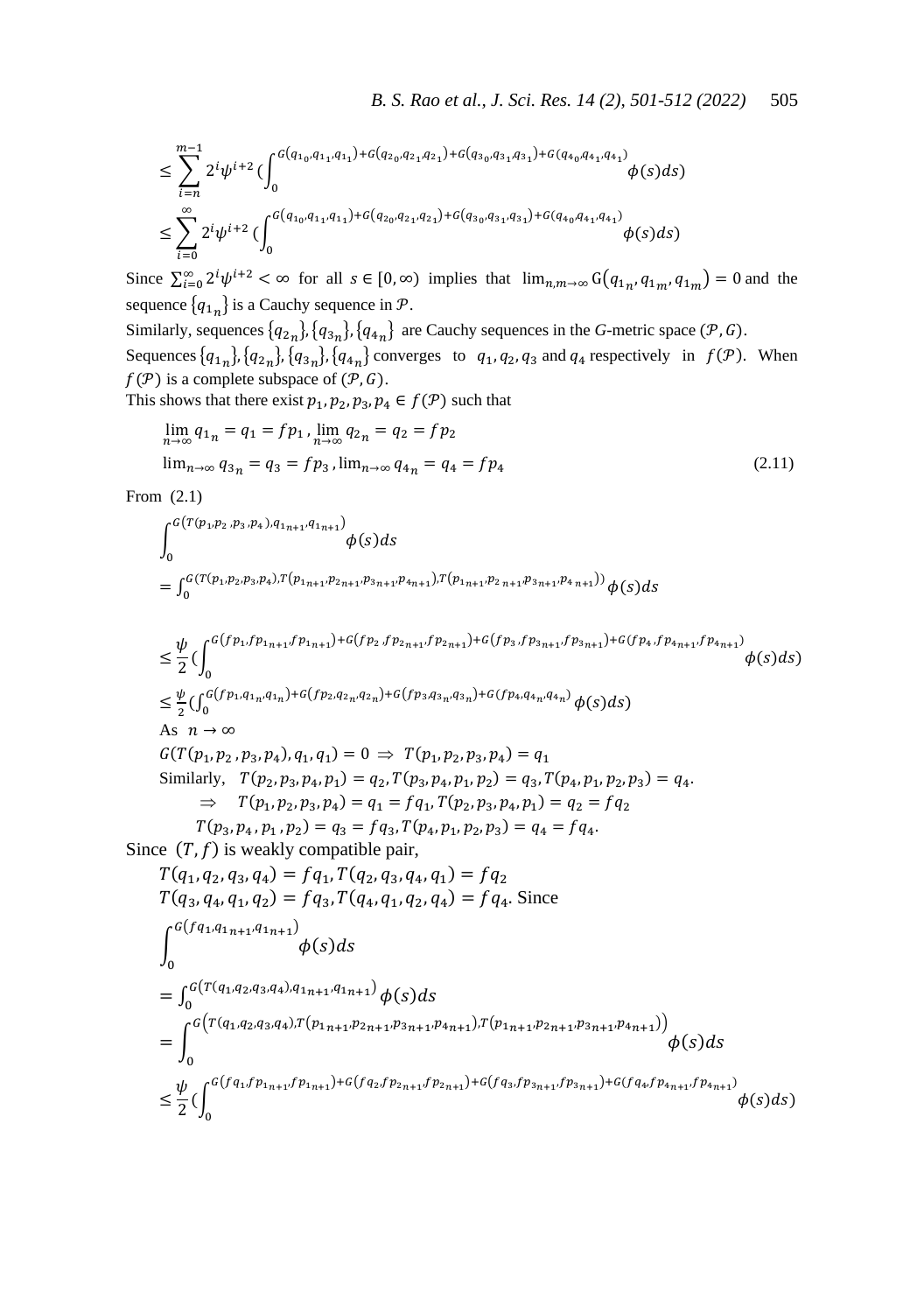$$
\leq \frac{\psi}{2} \Big(\int_0^{G(fq_1, q_{1n+1}, q_{1n+1}) + G(fq_2, q_{2n+1}, q_{2n+1}) + G(fq_3, q_{3n+1}, q_{3n+1}) + G(fq_4, q_{4n+1}, q_{4n+1})} \phi(s)ds\Big)
$$

Therefore

$$
\int_{0}^{G(fq_{1},q_{1n+1},q_{1n+1})+G(fq_{2},q_{2n+1},q_{2n+1})+G(fq_{3},q_{3n+1},q_{3n+1})+G(fq_{4},q_{4n+1},q_{4n+1})}\phi(s)ds
$$
  
\n
$$
\leq 2\psi(\int_{0}^{G(fq_{1},q_{1n+1},q_{1n+1})+G(fq_{2},q_{2n+1},q_{2n+1})+G(fq_{3},q_{3n+1},q_{3n+1})+G(fq_{4},q_{4n+1},q_{4n+1})}\phi(s)ds)
$$

As  $n \to \infty$ ,  $G(fq_1, q_1, q_1) = 0$ ,  $G(fq_2, q_2, q_2) = 0$ ,  $G(fq_3, q_3, q_3) = 0$ ,  $G(fq_4, q_4, q_4)$  $\Rightarrow$   $f q_1 = q_1, f q_2 = q_2, f q_3 = q_3$  and  $f q_4 = q_4$ . Therefore

 $T(q_1, q_2, q_3, q_4) = fq_1 = q_1, T(q_2, q_3, q_4, q_1)$  $T(q_3, q_4, q_1, q_2) = f q_3 = q_3, T(q_4, q_1, q_2, q_4)$ Thus  $(q_1, q_2, q_3, q_4)$  is a quadruple fixed point of T and f. Suppose that  $(q_1', q_2', q_3', q_4')$  is another quadruple fixed point of T, f. Then

$$
\int_{0}^{G(q_{1}',q_{1n+1},q_{1n+1})} \phi(s)ds = \int_{0}^{G(T(q_{1}',q_{2}',q_{3}',q_{4}'),q_{1n+1},q_{1n+1})} \phi(s)ds
$$
\n
$$
= \int_{0}^{G(T(q_{1}',q_{2}',q_{3}',q_{4}'),T(p_{1n+1},p_{2n+1},p_{3n+1},p_{4n+1}),T(p_{1n+1},p_{2n+1},p_{3n+1},p_{4n+1}))} \phi(s)ds
$$
\n
$$
\leq \frac{\psi}{2} \Big(\int_{0}^{G(f(q_{1}',f p_{1n+1},f p_{1n+1})+G(fq_{2}',f p_{2n+1},f p_{2n+1})+G(fq_{3}',f p_{3n+1},f p_{3n+1})+G(fq_{4}',f p_{4n+1},f p_{4n+1})} \phi(s)ds\Big)
$$
\n
$$
\leq \frac{\psi}{2} \Big(\int_{0}^{G(fq_{1}',q_{1n},q_{1n})+G(fq_{2}',q_{2n},q_{2n})+G(fq_{3}',q_{3n},q_{3n})+G(fq_{4}',q_{4n},q_{4n})} \phi(s)ds\Big)
$$

Therefore

$$
\int_{0}^{G(fq_{1}',q_{1n+1},q_{1n+1})+G(fq_{2}',q_{2n+1},q_{2n+1})+G(fq_{3}',q_{3n+1},q_{3n+1})+G(fq_{4}',q_{4n+1},q_{4n+1})}\phi(s)ds
$$
  

$$
\leq 2\psi(\int_{0}^{G(q_{1}',q_{1n},q_{1n})+G(q_{2}',q_{2n},q_{2n})+G(q_{3}',q_{3n},q_{3n})+G(q_{4}',q_{4n},q_{4n})}\phi(s)ds)
$$

Taking the limit as  $n \to \infty$  in the above inequality and which possibility holds only  $G(q_1', q_1, q_1) = 0$ ,  $G(q_2', q_2, q_2) = 0$ ,  $G(q_3', q_3, q_3) = 0$  and  $G(q_4', q_4, q_4) = 0$  implies that  $q_1' = q_1, q_2' = q_2, q_3' = q_3, q_4' = q_4$ . Therefore  $(q_1, q_2, q_3, q_4)$  is a unique quadruple common fixed point of  $T$  and  $f$ .

Now 
$$
\int_0^G (q_{1n+1}, q_{1n+1}, q_{2n+1}) \phi(s) ds
$$
  
= 
$$
\int_0^G (r_{1n+1}, p_{2n+1}, p_{3n+1}, p_{4n+1}), r_{(p_{1n+1}, p_{2n+1}, p_{3n+1}, p_{4n+1})}, r_{(p_{2n+1}, p_{3n+1}, p_{4n+1}, p_{1n+1})}) \phi(s) ds
$$
  

$$
\leq \frac{\psi}{2} \Big( \int_0^{G(p_{1n+1}, p_{1n+1}, p_{2n+1}) + G(p_{2n+1}, p_{2n+1}, p_{3n+1}) + G(p_{3n+1}, p_{2n+1}, p_{4n+1}) + G(p_{4n+1}, p_{4n+1}, p_{4n+1}, p_{4n+1})} \phi(s) ds \Big)
$$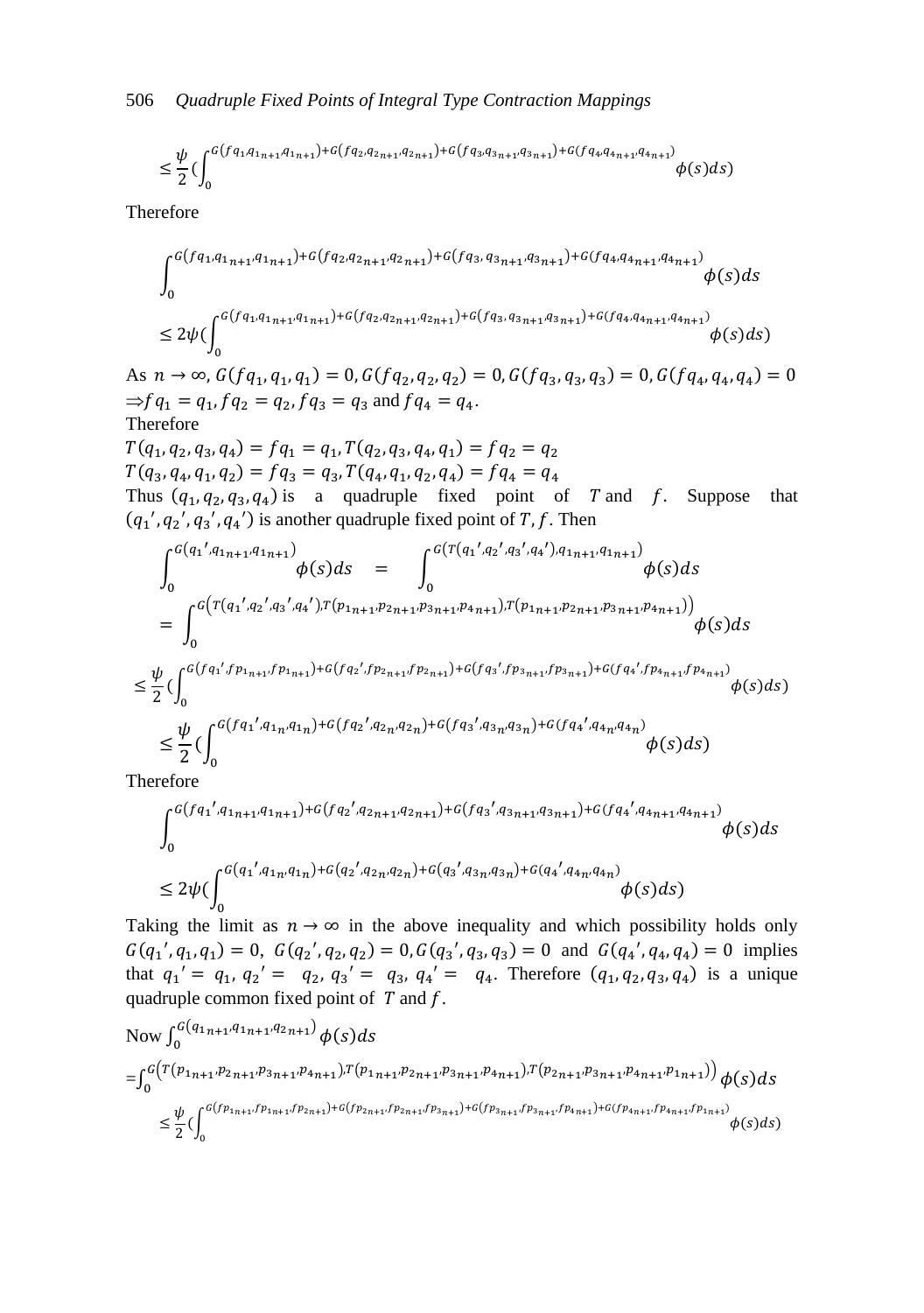$$
\leq \frac{\psi}{2} \Big(\int_{0}^{G\left(q_{1n}, q_{1n}, q_{2n}\right) + G\left(q_{2n}, q_{2n}, q_{3n}\right) + G\left(q_{3n}, q_{3n}, q_{4n}\right) + G\left(q_{4n}, q_{4n}, q_{1n}\right)} \phi(s) ds\Big)
$$

Therefore

$$
\int_{0}^{G(q_{1n+1},q_{1n+1},q_{2n+1})+G(q_{2n+1},q_{2n+1},q_{3n+1})+G(q_{3n+1},q_{3n+1},q_{4n+1})+G(q_{4n+1},q_{4n+1},q_{1n+1})} \phi(s)ds
$$
  

$$
\leq 2\psi \left( \int_{0}^{G(q_{1n},q_{1n},q_{2n})+G(q_{2n},q_{2n},q_{3n})+G(q_{3n},q_{3n},q_{4n})+G(q_{4n},q_{4n},q_{1n})} \phi(s)ds \right).
$$

Taking the limit as  $n \to \infty$  in the above inequality, we get. Hence, we get  $q_1 = q_2 = q_3$  $q_4$ , which means that T and f have a unique common fixed point.

**Corollary 2.2.** Let  $(P, G)$  be a G-metric space. Suppose that  $T: \mathcal{P}^4 \to \mathcal{P}$  be a mapping satisfying

$$
\int_{0}^{G(T(p_{1,}p_{2},p_{3},p_{4}),T(p_{5,}p_{6},p_{7},p_{8}),T(p_{9,}p_{10},p_{11},p_{12}))} \phi(s)ds
$$
\n
$$
\leq \frac{\psi}{2} \Big(\int_{0}^{\max\{G(p_{1,}p_{5},p_{9}),G(p_{2,}p_{6},p_{10}),G(p_{3,}p_{7},p_{11}),G(p_{4,}p_{8},p_{12})}\phi(s)ds\Big) \tag{2.12}
$$

For all  $p_1, p_2, p_3, p_4, p_5, p_6, p_7, p_8, p_9, p_{10}, p_{11}, p_{12} \in \mathcal{P}$ . Then there is a unique quadruple fixed point of  $T$  in  $\mathcal{P}$ .

**Example 2.3.** Define a *G*-mapping on a complete *G*-metric space  $(P, G)$  as  $G(p_1, p_2, p_3) = |p_1 - p_2| + |p_1 - p_3| + |p_2 - p_3|$ , where  $P = [0,1]$ . Define  $T(p_1, p_2, p_3, p_4) = \frac{p}{2}$  $\frac{a_1 + p_3 + p_4}{16}$  and  $f(x) = 8x$ , also  $\varphi(t) = \frac{t}{2}$  $\frac{1}{2}$  for all  $t \in [0, \infty)$ . Then  $T(P^4) \subseteq f(P)$  and the pair  $(T, f)$  is weakly compatible.

$$
\begin{split}\n\text{Infect, } & \int_{0}^{G} \left( \frac{T(p_1, p_2, p_3, p_4), T(p_5, p_6, p_7, p_8), T(p_9, p_{10}, p_{11}, p_{12})}{p_5p_6p_{7}, p_8p_{1}} \right) \phi(s) \, ds \\
&= \int_{0}^{\left| T(p_1, p_2, p_3, p_4) - T(p_5, p_6, p_7, p_8) \right| + \left| T(p_1, p_2, p_3, p_4) - T(p_9, p_{10}, p_{11}, p_{12}) \right| + \left| T(p_5, p_6, p_7, p_8) - T(p_9, p_{10}, p_{11}, p_{12}) \right|}{p_5p_5p_6p_{7}, p_{10}p_7}, \\
& \int_{0}^{\left| \frac{p_1 + p_2 + p_3 + p_4}{16} - \frac{p_5 + p_6 + p_7 + p_8}{16} \right| + \left| \frac{p_1 + p_2 + p_3 + p_4}{16} - \frac{p_9 + p_{10} + p_{11} + p_{12}}{16} \right| + \left| \frac{p_5 + p_6 + p_7 + p_8}{16} - \frac{p_9 + p_{10} + p_{11} + p_{12}}{16} \right|}{p_5p_6p_{12}} \\
&\leq \frac{1}{32} \Big( \int_{0}^{G} \left( \int_{0}^{G} (p_1, p_5, p_9) + G(p_2, p_6, p_{10}) + G(p_3, p_7, p_{11}) + G(p_4, p_8, p_{12}) \right) \phi(s) \, ds \\
&\leq \frac{\psi}{2} \Big( \int_{0}^{G} (p_1, p_5, p_9) + G(p_2, p_6, p_{10}) + G(p_3, p_7, p_{11}) + G(p_4, p_8, p_{12}) \right) \phi(s) \, ds.\n\end{split}
$$

In this case, (0,0,0,0) is the unique quadruple fixed point satiating all the environments of theorem 2.1.

**Theorem 2.4.** Let T:  $I \times \mathbb{R}^4 \to \mathbb{R}$  and  $r_{10}, r_{20}, r_{30}, r_{40} \in \mathbb{R}$ . Consider the initial value problem defined as  $r'(t) = T(t, (r_1, r_2, r_3, r_4)(t))$ ,  $t \in I = [0,1], (r_1, r_2, r_3, r_4)(0)$  $(r_{10}, r_{20}, r_{30}, r_{40})$ . Then there exists a unique solution in  $C(I, \mathbb{R})$ .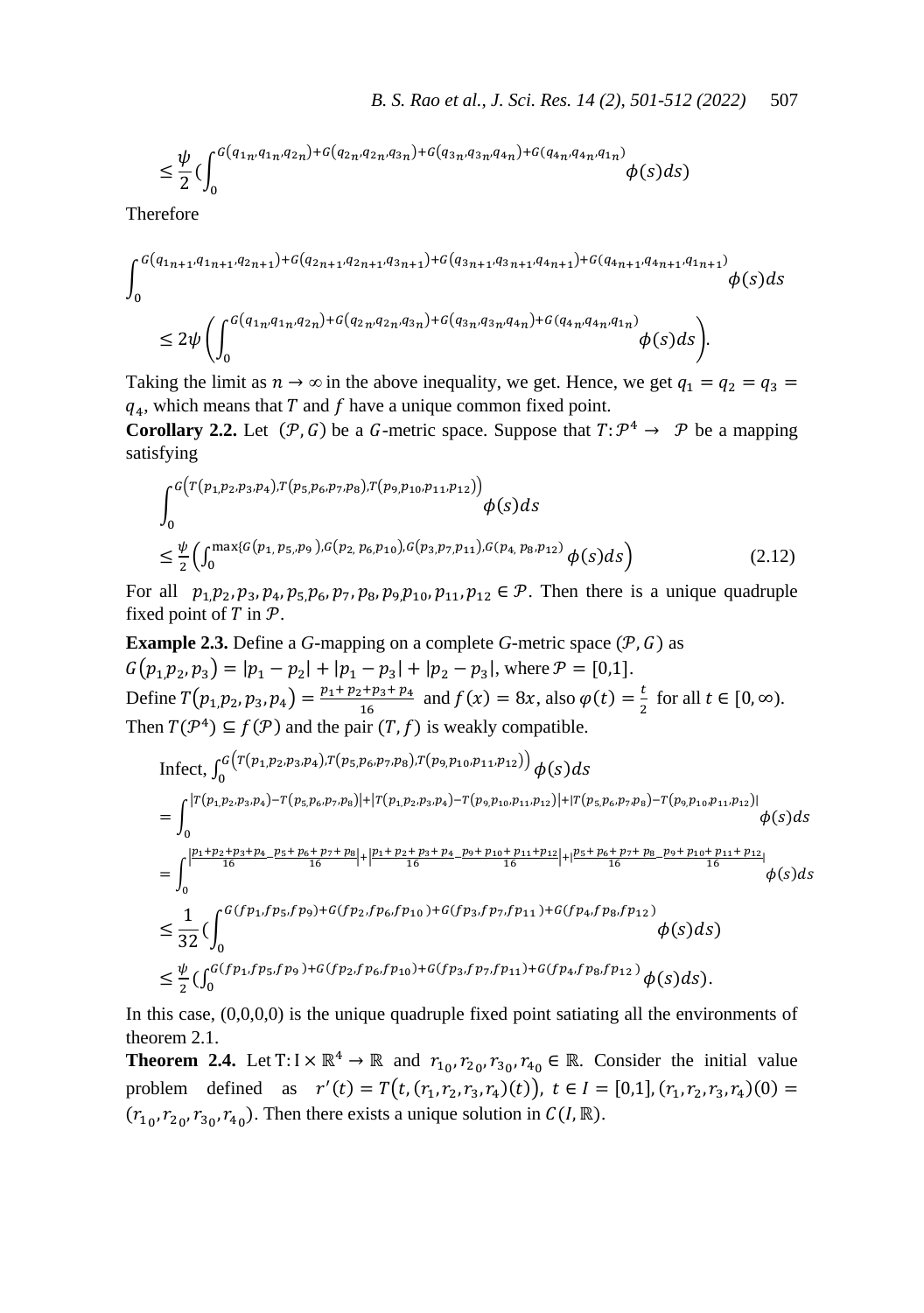**Proof.** The integral equation corresponding to the initial value problem  $r'(t)$  $T(t, (r_1, r_2, r_3, r_4)(t)), t \in I = [0,1], (r_1, r_2, r_3, r_4)(0) = (r_{1,0}, r_{2,0}, r_{3,0}, r_{4,0})$  is  $'(t)$  $r_{10} + 4 \int_0^t T(s, (r_1, r_2, r_3, r_4))$ (s  $\int_0^{\tau} T(s, (r_1, r_2, r_3, r_4)(s)) ds.$ Let  $\mathcal{P} = C(I, \mathbb{R})$  and  $G(p_1, p_2, p_3) = |p_1 - p_2| + |p_1 - p_3| + |p_2 - p_3|$  for all  $p_1, p_2$ , Pand  $\psi(t) = t$  for all  $t \in [0, \infty)$ . Define  $R: \mathcal{P}^4 \to \mathcal{P}$  by  $R(r_1, r_2, r_3, r_4) = \frac{r}{2}$  $\frac{1}{4}$  +  $\int_0^t T(s, (r_1, r_2, r_3, r_4))$  (s  $\bf{0}$  (2.13) Now

$$
\int_{0}^{G(R(r_{1},r_{2},r_{3},r_{4})(t),R(r_{5},r_{6},r_{7},r_{8})(t),R(r_{9},r_{10},r_{11},r_{12})(t))}\phi(s)ds
$$
\n
$$
\int_{0}^{[R(r_{1},r_{2},r_{3},r_{4})(t)-R(r_{5},r_{6},r_{7},r_{8})(t)]+[R(r_{1},r_{2},r_{3},r_{4})(t)-R(r_{9},r_{10},r_{11},r_{12})(t)]+[R(r_{5},r_{6},r_{7},r_{8})(t)-R(r_{9},r_{10},r_{11},r_{12})(t)]}\phi(s)ds
$$
\n
$$
=\int_{0}^{\frac{r_{10}}{4}+\int_{0}^{t}T(s,(r_{1},r_{2},r_{3},r_{4})(s))ds-\frac{r_{50}}{4}+\int_{0}^{t}T(s,(r_{5},r_{6},r_{7},r_{8})(s))ds+}\phi(s)ds
$$
\n
$$
=\int_{0}^{\frac{r_{50}}{4}+\int_{0}^{t}T(s,(r_{1},r_{2},r_{3},r_{4})(s))ds-\frac{r_{90}}{4}+\int_{0}^{t}T(s,(r_{9},r_{10},r_{11},r_{12})(s))ds}\phi(s)ds
$$
\n
$$
=\int_{0}^{\frac{r_{50}}{4}+\int_{0}^{t}T(s,(r_{5},r_{6},r_{7},r_{8})(s))ds-\frac{r_{90}}{4}+\int_{0}^{t}T(s,(r_{9},r_{10},r_{11},r_{12})(s))ds}\phi(s)ds
$$
\n
$$
\leq\frac{1}{4}\int_{0}^{G(r_{1},r_{5},r_{9})}\phi(s)ds
$$
\n
$$
\leq\frac{1}{4}\int_{0}^{G(r_{1},r_{5},r_{9})}\phi(s)ds
$$
\n
$$
\leq\frac{\psi}{2}(\int_{0}^{\max\{G(r_{1},r_{5},r_{9}),G(r_{2},r_{6},r_{10}),G(r_{3},r_{7},r_{11}),G(r_{4},r_{8},r_{12})\}}\phi(s)ds).
$$

It implies that R has a unique fixed point in  $\mathcal P$  [from corollary 2.2]. It is one of the applications to integral equations.

Theorem 2.5 is an application to Homotopy theory.

**Theorem 2.5.** For an open and closed subset U and  $\overline{U}$  of P such that  $U \subseteq \overline{U}$ , assume that  $H: \overline{U}^4 \times [0,1] \rightarrow \mathcal{P}$  satisfying the conditions

 $(\tau_0)$   $u_1 \neq H(u_1, u_2, u_3, u_4, k), u_2 \neq H(u_2, u_3, u_4, u_1, k), u_3 \neq H(u_3, u_4, u_1, u_2, k)$  and  $u_4 \neq H(u_4, u_1, u_2, u_3, k)$  for

each  $u_1, u_2, u_3, u_4 \in \partial U$  and  $k \in [0,1]$ .

$$
\begin{aligned} &\left(\tau_{1}\right) \quad \int_{0}^{G\left(H\left(u_{1},u_{2},u_{3},u_{4},k\right),H\left(u_{1},u_{2},u_{3},u_{4},k\right)H\left(u_{5},u_{6},u_{7},u_{8},k\right)\right)} \phi(s)ds \\ &\leq \frac{\psi}{2} \big(\int_{0}^{G\left(u_{1},u_{1},u_{5}\right),G\left(u_{2},u_{2},u_{6}\right),G\left(u_{3},u_{3},u_{7}\right),G\left(u_{4},u_{4},u_{8}\right)} \phi(s)ds\big) \end{aligned}
$$

 $(\tau_2)$  There exists  $M \geq 0$  such that

$$
\int_0^G (h(u_1, u_2, u_3, u_4, k), h(u_1, u_2, u_3, u_4, k) H(u_5, u_6, u_7, u_8, k)) \phi(s) ds \leq (\int_0^{M|k-\varkappa|} \phi(s) ds)
$$

for all  $u_1, u_2, u_3, u_4, u_5, u_6, u_7, u_8 \in \overline{U}$  and

Then  $H( ., 0)$  has a quadruple fixed point  $\Leftrightarrow H( ., 1)$  has a quadruple fixed point. **Proof.** Let

$$
X = \begin{cases} k \in [0,1]: H(u_1, u_2, u_3, u_4, k) = u_1, H(u_2, u_3, u_4, u_1, k) = u_2, \\ H(u_3, u_4, u_1, u_2, k) = u_3, H(u_4, u_1, u_2, u_3, k) = u_4 \text{ for some } u_1, u_2, u_3, u_4 \in U \end{cases}
$$
  
Since  $(0,0,0,0) \in X^4$  and  $H(., 0)$  has a quadruple fixed point in  $U^4$  implies that  $X \neq \emptyset$ .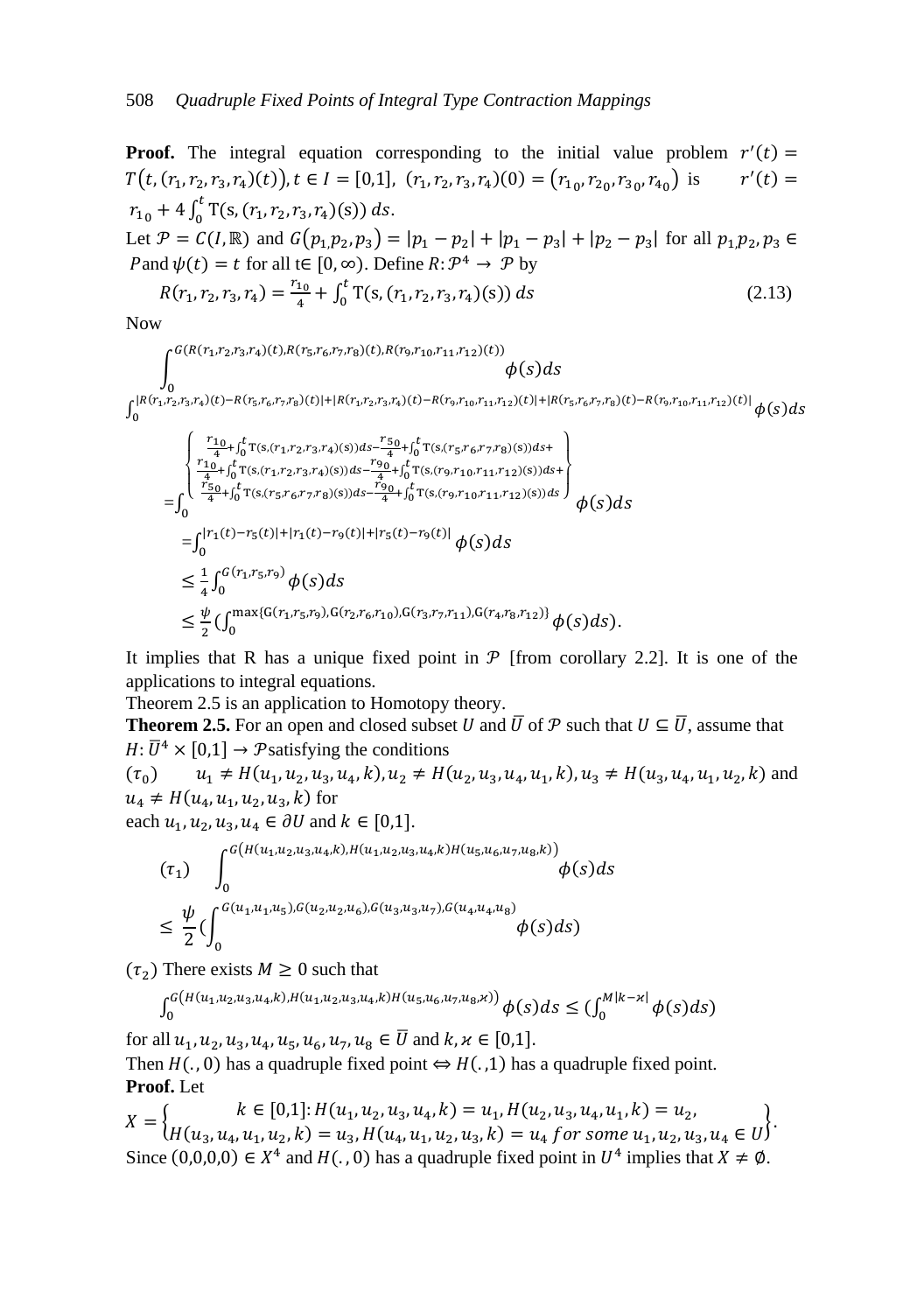Let  $H({k_n}_{n=1}^{\infty}) \subseteq X$  with  $k_n \to k$  as  $n \to \infty$ . Since  $k_n \in X$  with  $n = 0, 1, 2$  ... there exist sequences { },  $\{u_{2n}\}, \{u_{3n}\}, \{u_{4n}\}$  such that  $u_{1n+1} = H(u_{1n}, u_{2n}, u_{3n}, u_{4n}, k_n), u_{2n+1} = H(u_{1n}, u_{2n}, u_{3n}, u_{4n}, k_n),$  $u_{3n+1} = H(u_{1n}, u_{2n}, u_{3n}, u_{4n}, k_n)$  and  $u_{4n+1} = H(u_{1n}, u_{2n}, u_{3n}, u_{4n}, k_n)$ . Consider  $\phi(s)$  $G(u_{1n+1},u_{1n+1},u_{1n+2})$  $\bf{0}$  $=$  |  $\phi(s)$  $G(H(u_{1n},u_{2n},u_{3n},u_{4n},k_n),H(u_{1n},u_{2n},u_{3n},u_{4n},k_n),H(u_{1n+1},u_{2n+1},u_{3n+1},u_{4n+1},k_{n+1}))$  $\bf{0}$ )  $\leq \int_{0}^{1} G(H(u_{1n},u_{2n},u_{3n},u_{4n},k_n),H(u_{1n},u_{2n},u_{3n},u_{4n},k_n),H(u_{1n+1},u_{2n+1},u_{3n+1},u_{4n+1},k_n)) + \n\leq \int_{0}^{1} G(H(u_{1n+1},u_{2n+1},u_{3n+1},u_{4n+1},k_n),H(u_{1n+1},u_{2n+1},u_{3n+1},u_{4n+1},k_n)) \right) \phi(s)$  $G(H(u_{1n+1},u_{2n+1},u_{3n+1},u_{4n+1},k_n),H(u_{1n+1},u_{2n+1},u_{3n+1},u_{4n+1},k_n),H(u_{1n+1},u_{2n+1},u_{3n+1},u_{4n+1},k_n))$  $\bf{0}$  $\leq$  |  $\phi(s)$  $G(H(u_{1n},u_{2n},u_{3n},u_{4n},k_n),H(u_{1n},u_{2n},u_{3n},u_{4n},k_n),H(u_{1n+1},u_{2n+1},u_{3n+1},u_{4n+1},k_n))$  $\bf{0}$ )  $\phi(s)$  $M | k_n - k_{n+1} |$  $\bf{0}$ ) Now as  $n \to \infty$ ,  $\lim$   $\phi(s)$  $G(u_{1n+1},u_{1n+1},u_{1n+2})$  $\bf{0}$  $\leq$  lim  $\phi(s)$  $G(H(u_{1n},u_{2n},u_{3n},u_{4n},k_n),H(u_{1n},u_{2n},u_{3n},u_{4n},k_n),H(u_{1n+1},u_{2n+1},u_{3n+1},u_{4n+1},k_n))$  $\bf{0}$  $\leq$  lim  $\frac{\psi}{2}$  $\frac{\psi}{2}(\int_0^{G(u_{1n},u_{1n},u_{1n+1})+G(u_{2n},u_{2n},u_{2n+1})+G(u_{3n},u_{3n},u_{3n+1})+G(u_{4n},u_{4n},u_{4n+1})}\phi(s)$  $^{10}(u_{1n'}u_{1n'}u_{1n+1})^{10}(u_{2n'}u_{2n'}u_{2n+1})^{10}(u_{3n'}u_{3n'}u_{3n+1})^{10}(u_{4n'}u_{4n'}u_{4n+1})\phi(s)ds)$  $\leq \lim \psi^2$  ( $\int_0^{G(u_{1n-1}, u_{1n-1}, u_{1n})+G(u_{2n-1}, u_{2n-1}, u_{2n})+G(u_{3n-1}, u_{3n-1}, u_{3n})+G(u_{4n-1}, u_{4n-1}, u_{4n})}$   $\phi(s)$  $\bf{0}$  $\mathcal{)}$  $\leq$  lim  $2^n \psi^{n+2}$  ( $\phi(s)$  $G(u_{10},u_{10},u_{11})+G(u_{20},u_{20},u_{21})+G(u_{30},u_{30},u_{31})+G(u_{40},u_{40},u_{41})$  $\bf{0}$  $\leq \sum_{n=0}^{\infty} 2^n \psi^{n+2} \left( \int_0^{G(u_{1_0},u_{1_0},u_{1_1})+G(u_{2_0},u_{2_0},u_{2_1})+G(u_{3_0},u_{3_0},u_{3_1})+G(u_{4_0},u_{4_0},u_{4_1})} \phi(s) \right)$  $\sum_{n=0}^{\infty} 2^n \psi^{n+2} \left( \int_0^{u(u_1} v^{u_1} v^{u_1}) + \int_0^{u_2} v^{u_2} v^{u_2} v^{u_2} \right) + \int_0^{u_3} v^{u_3} v^{u_3} v^{u_3} \right) + \int_0^{u_4} (u_4 v^{u_4} v^{u_4}) + \int_0^{u_4} (s) ds$  (2.14) Since  $\sum_{n=0}^{\infty} 2^n \psi^{n+2}(s) < \infty$  for all  $s \in [0, \infty) \Rightarrow \lim_{n \to \infty} G(u_{1_{n+1}}, u_{1_{n+1}}, u_{1_{n+2}}) =$ Let  $m, n \in N$  with  $m > n$ . Then  $\phi(s)$  $G(u_{1n},u_{1m},u_{1m})$  $\bf{0}$  $\leq \int^{G(u_{1n},u_{1n+1},u_{1n+1})} \phi(s)$  $\int_0^{G(u_{1n}u_{1n+1},u_{1n+1})}\phi(s)ds + \int_0^{G(u_{1n+1},u_{1n+2},u_{1n+2})}\phi(s)ds + \cdots + \int_0^{G(u_{1m-1},u_{1m},u_{1m})}\phi(s)ds$  $\bf{0}$  $G(u_{1n+1}, u_{1n+2}, u_{1n+2})$  $\bf{0}$ 

It follows from (2.1) that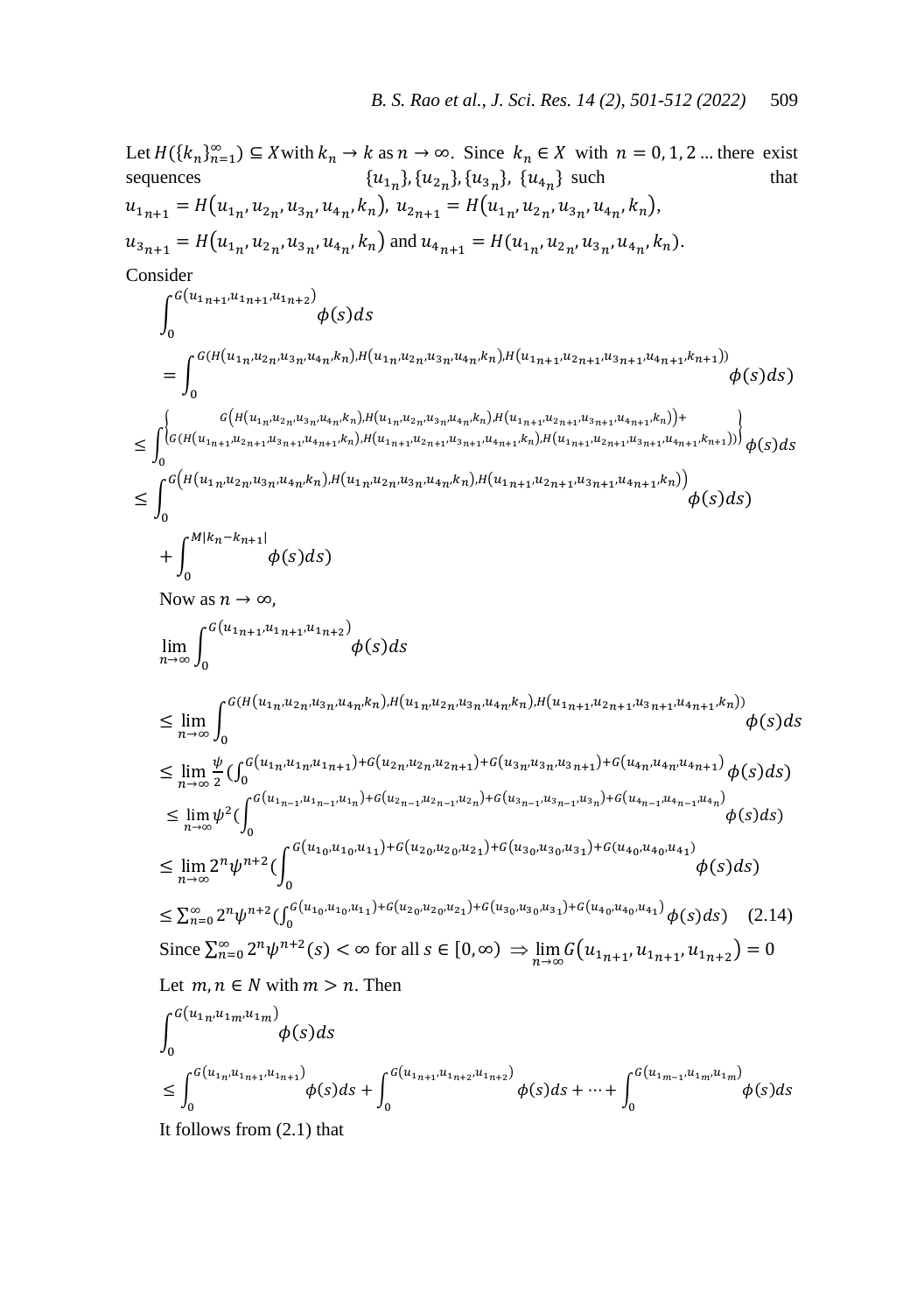∫ ( ( ) ∑ (∫ ( ( ) ( ) ( ) ( ∑ (∫ ( ( ) ( ) ( ) ( 

Since  $\sum_{i=0}^{\infty} 2^n \psi^{n+2}(s) < \infty$  for all  $s \in [0, \infty)$  and  $\lim_{n \to \infty} G(u_{1n+1}, u_{1n+1}, u_{1n+2}) =$ This shows that sequence  ${u_{1n}}$  is a Cauchy sequence in P. Similarly,  $\{u_{2n}\}, \{u_{3n}\}, \{u_{4n}\}$  are Cauchy sequences in the *G*-metric space  $(\mathcal{P}, G)$ . By the completeness of  $(\mathcal{P}, G)$ , there exist  $p_1, p_2, p_3, p_4 \in \mathcal{P}$  with  $\lim u_{1_{n+1}} = p_1$ ,  $\lim u_{2_{n+1}} = p_2$ ,  $\lim u_{3_{n+1}} = p_3$ ,  $\lim u$ By using (2.1) and property of  $\psi$ ,  $\phi$  we have

 ∫ ( { ( ( ( ( ( ( ) ( ( ( ) ( ( ( } ∫ ( { ( ( ( ( )) ( ( ( ( ) ( ( ( ( )) ( ( ( ( } [∫ ( { ( ) ( ) ( ) ( } ]

It follows that  $H(p_1, p_2, p_3, p_4, k) = p_1, H(p_2, p_3, p_4, k, p_1) = p_2, H(p_3, p_4, k, p_1, p_2)$ and  $H(p_4, k, p_1, p_2, p_3) = p_4$ . Thus  $k \in X$ . Hence X is closed in Let  $k_0 \in X$ . Then there exist  $u_{10}$ ,  $u_{20}$ ,  $u_{30}$ ,  $u_{40} \in U$  with  $u_{10} = H(u_{10}$ ,  $u_{20}$ ,  $u_{30}$ ,  $u_{40}$ ,  $k_0$ ),  $u_{2_0} = H(u_{2_0}, u_{3_0}, u_{4_0}, u_{1_0}, k_0), u_{3_0} = H(u_{3_0}, u_{4_0}, u_{1_0}, u_{2_0}, k_0)$  and  $u_{40} = H(u_{40}, u_{10}, u_{20}, u_{30}, k_0)$ Since U is open, then there exist  $r > 0$  such that  $B_G(u_{10}, u_{10}, r) \subseteq U$ . Choose  $k \in (k_0 - \epsilon, k_0 + \epsilon)$  such that  $|k - k_0| \leq \frac{1}{\epsilon}$ M  $\epsilon$  $\frac{e}{2}$ . Then for  $x \in B_G(u_{1,0}, u_{1,0}, r) = \{x \in \frac{X}{G(u, r)}\}$  $\frac{1}{G(u_1, u_1, u_{10})} \leq r + G(u_{10}, u_{10}, u_{10})$ Also  $\int_0^G (H(u_1,u_2,u_3,u_4,k),H(u_1,u_2,u_3,u_4,k)u_{10}) \phi(s)$  $\bf{0}$  $=$  |  $\phi(s)$  $G(H(u_1, u_2, u_3, u_4, k), H(u_1, u_2, u_3, u_4, k), H(u_1, u_2, u_3, u_4, k_0, k_0))$  $\bf{0}$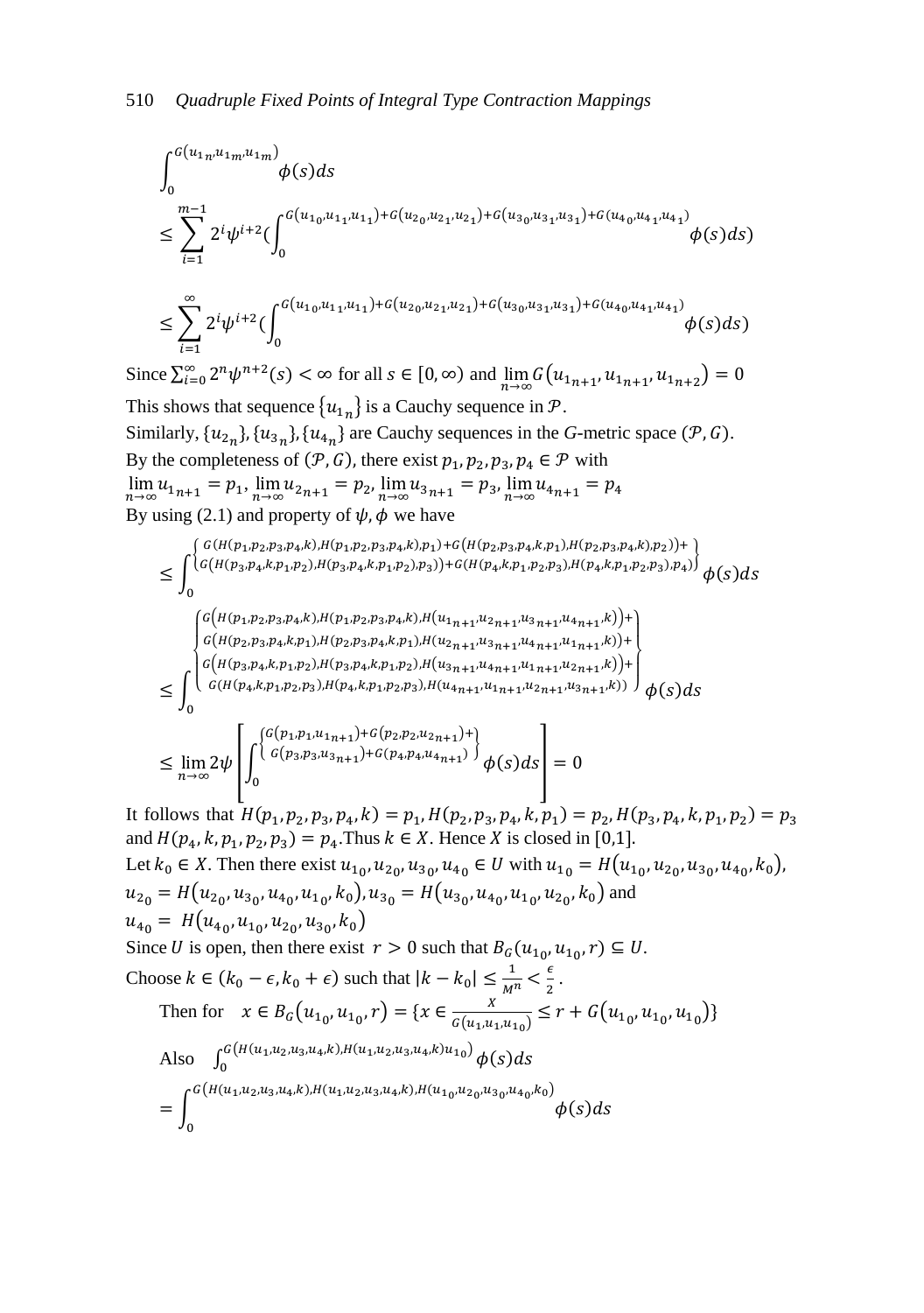$$
\leq \int_{0}^{\left\{\begin{subarray}{l} G\left(H\left(u_{1},u_{2},u_{3},u_{4},k\right),H\left(u_{1},u_{2},u_{3},u_{4},k\right),H\left(u_{1},u_{2},u_{3},u_{4},k_{0}\right)\right)+\\ 0\end{subarray}\right\}}{\left\{\begin{subarray}{l} G\left(H\left(u_{1},u_{2},u_{3},u_{4},k_{0}\right),H\left(u_{1},u_{2},u_{3},u_{4},k_{0}\right),H\left(u_{1},u_{2},u_{3},u_{4},k_{0}\right)\right)\right\}}{\phi(s)ds} \\ \leq \int_{0}^{M\left|k-k_{0}\right|} {\phi(s)ds} + \int_{0}^{G\left(H\left(u_{1},u_{2},u_{3},u_{4},k_{0}\right),H\left(u_{1},u_{2},u_{3},u_{4},k_{0}\right),H\left(u_{1},u_{2},u_{3},u_{4},k_{0}\right)\right)}{\phi(s)ds} \end{subarray}\right.
$$

$$
\leq \frac{1}{M^{n-1}}\int_0^1 \phi(s)ds + \int_0^{G\left(H\left(u_1,u_2,u_3,u_4,k_0\right),H\left(u_1,u_2,u_3,u_4,k_0\right),H\left(u_{1_0},u_{2_0},u_{3_0},u_{4_0},k_0\right)\right)} \phi(s)ds
$$

Letting 
$$
n \to \infty
$$
,

$$
\int_{0}^{G(H(u_{1},u_{2},u_{3},u_{4},k),H(u_{1},u_{2},u_{3},u_{4},k),u_{10})} \phi(s)ds
$$
\n
$$
\leq \int_{0}^{G(H(u_{1},u_{2},u_{3},u_{4},k_{0}),H(u_{1},u_{2},u_{3},u_{4},k_{0}),H(u_{10},u_{20},u_{30},u_{40},k_{0}))} \phi(s)ds
$$
\n
$$
\leq \frac{\psi}{2}(\int_{0}^{G(u_{1},u_{1},u_{10})+G(u_{2},u_{2},u_{20})+G(u_{3},u_{3},u_{30})+G(u_{4},u_{4},u_{40})} \phi(s)ds)
$$

Therefore

$$
\int_{G(H(u_{1},u_{2},u_{3},u_{4},k),H(u_{1},u_{2},u_{3},u_{4},k),u_{10})^{+}}^{G(H(u_{2},u_{3},u_{4},u_{1},k),H(u_{1},u_{2},u_{3},u_{4},u_{1},k),u_{10})^{+}} \int_{G(H(u_{3},u_{4},u_{1},u_{2},k),H(u_{3},u_{4},u_{1},u_{2},k),u_{30})^{+}}^{G(H(u_{3},u_{4},u_{1},u_{2},k),H(u_{3},u_{4},u_{1},u_{2},k),u_{30})^{+}} \phi(s)ds
$$
\n
$$
\leq 2\psi \Big(\int_{0}^{G(u_{1},u_{1},u_{1,0})+G(u_{2},u_{2},u_{2,0})+G(u_{3},u_{3},u_{30})+G(u_{4},u_{4},u_{4,0})} \phi(s)ds\Big)
$$
\n
$$
\leq 2\psi \Big(\int_{0}^{4r+G(u_{1,0},u_{1,0},u_{1,0})+G(u_{2,0},u_{2,0},u_{2,0})+G(u_{3,0},u_{3,0},u_{3,0})+G(u_{4,0},u_{4,0},u_{4,0})} \phi(s)ds\Big)
$$
\nThus for each fixed  $k \in (k_{0} - \epsilon, k_{0} + \epsilon), H(.)$ ,  $E_{G}(u_{1,0}, u_{1,0},r) \rightarrow E_{G}(u_{1,0},u_{1,0},r)$ ,

 $H(.)$ ;  $B_G(u_{2,0}, u_{2,0}, r) \rightarrow B_G(u_{2,0}, u_{2,0}, r)$  $H(.,k): \overline{B_G(u_{30}, u_{30}, r)} \rightarrow \overline{B_G(u_{30}, u_{30}, r)}$ ,  $H(.,k): \overline{B_G(u_{40}, u_{40}, r)} \rightarrow \overline{B_G(u_{40}, u_{40}, r)}$ .

All the conditions of the theorem 2.5 are satisfied, therefore  $H(., k)$  has a quadruple fixed point in  $\bar{U}^4$ .

But this must be in  $U^4$ . Since  $(\tau_0)$  iholds,  $k \in X$  for any  $k \in (k_0 - \epsilon, k_0 + \epsilon)$ .  $\Rightarrow$ ( $k_0 - \epsilon$ ,  $k_0 + \epsilon$ )  $\subseteq$  *X* and *X* is open in [0,1]. The other part can follow the same argument.

## **3. Conclusion**

We ensured the existence and uniqueness of a common fixed point for two mappings in the class of *G*-metric spaces via Integral type contraction. Two illustrated applications have been provided.